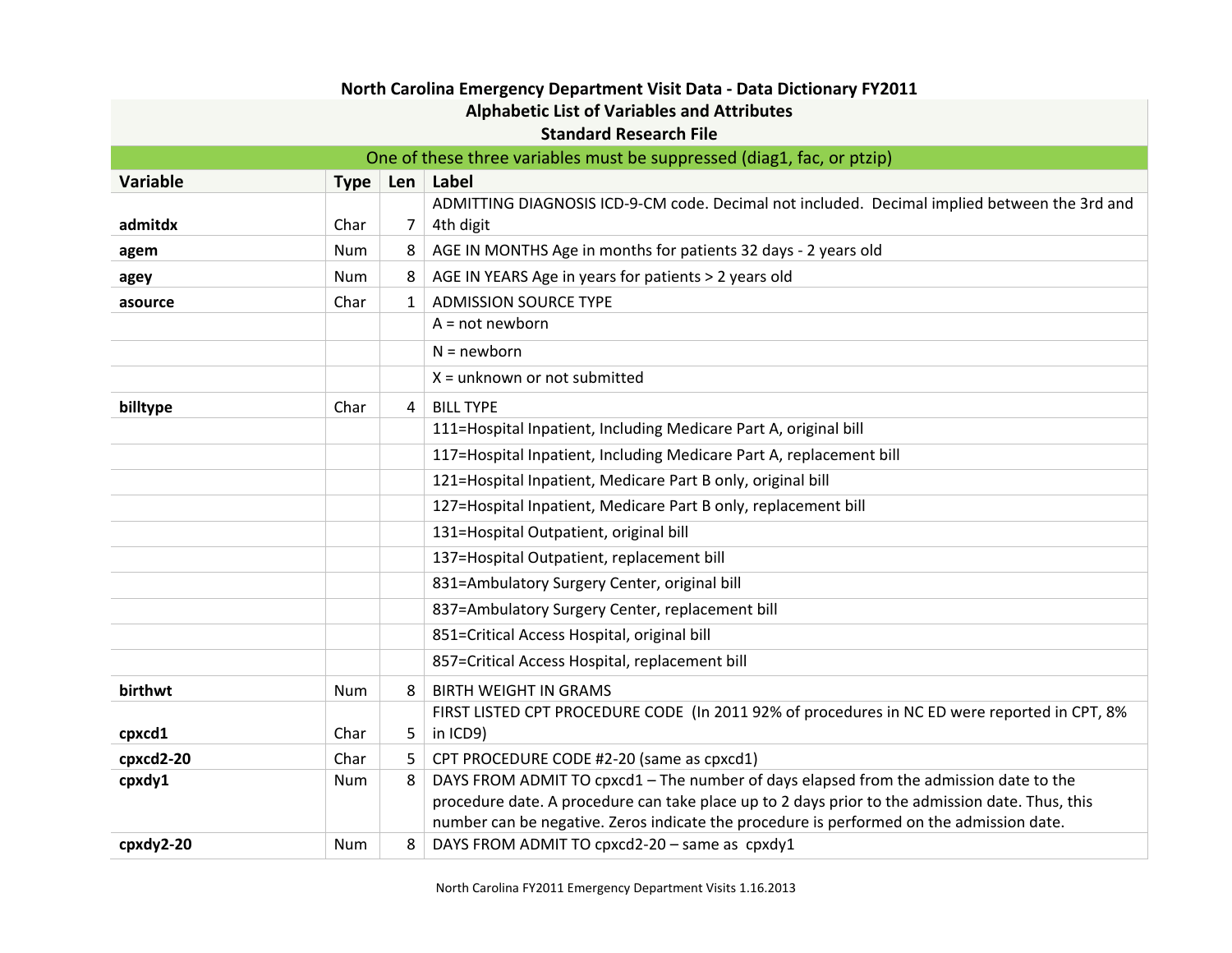| dayscov      | <b>Num</b> |                | DAYS COVERED - Admission date minus discharge date. If admission date equals discharge date, then                      |
|--------------|------------|----------------|------------------------------------------------------------------------------------------------------------------------|
|              |            |                | length of stay equals 1                                                                                                |
| diag1        | Char       |                | FIRST LISTED DIAGNOSIS CODE - ICD-9-CM code. Decimal not included. Decimal implied between the<br>7 3rd and 4th digit. |
| diag2-diag25 | Char       | 7              | DIAGNOSIS CODE #2-25 (same as Diag1)                                                                                   |
|              |            |                | PRESENCE OF ER REV CODE (045x) =1 - Patient admitted from ED to inpatient, Truven Derived                              |
| erflag       | Num        | 8              | variable.                                                                                                              |
| ethnicity    | Char       | $\mathbf{2}$   | <b>ETHNICITY</b>                                                                                                       |
|              |            |                | 1=Non-Hispanic                                                                                                         |
|              |            |                | 2=Hispanic                                                                                                             |
| fac          | Char       | 11             | FACILITY ID - Hospital identification number                                                                           |
| fyear        | Char       | 6              | FISCAL YEAR - Four digit fiscal year                                                                                   |
| ipxcd1       | Char       | 7              | FIRST LISTED ICD9 PROCEDURE CODE (In 2011 92% of procedures in NC ED were reported in CPT, 8%<br>in ICD9)              |
| ipxcd2-20    | Char       | $\overline{7}$ | ICD9 PROCEDURE CODE #2-20 (same s IPXCD1)                                                                              |
| ipxdy1       | Num        | 8              | DAYS FROM ADMIT TO ipxcd1 - The number of days elapsed from the admission date to the                                  |
|              |            |                | procedure date. A procedure can take place up to 2 days prior to the admission date. Thus, this                        |
|              |            |                | number can be negative. Zeros indicate the procedure is performed on the admission date.                               |
| ipxdy2-20    | Num        | 8              | DAYS FROM ADMIT TO ipxcd2-20                                                                                           |
|              |            |                | PRESENCE OF OR REV CODE (036x) = $1$ – Indication of Operating Room Use during stay, Truven                            |
| orflag       | <b>Num</b> | 8              | <b>Derived Variable</b>                                                                                                |
| patst        | Char       | $\overline{2}$ | <b>PATIENT STATE - State Abbreviation</b>                                                                              |
| payer1       | Char       | 2              | PRIMARY PAYER CODE - State-specific payer code                                                                         |
|              |            |                | 09=Self Pay (historical P)                                                                                             |
|              |            |                | 10=Central Certification (historical F)                                                                                |
|              |            |                | 11=Other Non-Federal Program(historical X)                                                                             |
|              |            |                | 12=Preferred Provider Organization (PPO) (historical Z)                                                                |
|              |            |                | 13=Point of Service (POS) (historical Y)                                                                               |
|              |            |                | 14=Exclusive Provider Organization (EPO) (historical J)                                                                |
|              |            |                | 15=Indemnity Insurance (Historical L                                                                                   |
|              |            |                | 16=Health Maintenance Organization (HMO) Medicare Risk (Historical K)                                                  |
|              |            |                | BL=Blue Cross & Blue Shield (historical B)                                                                             |
|              |            |                | CH=Champus                                                                                                             |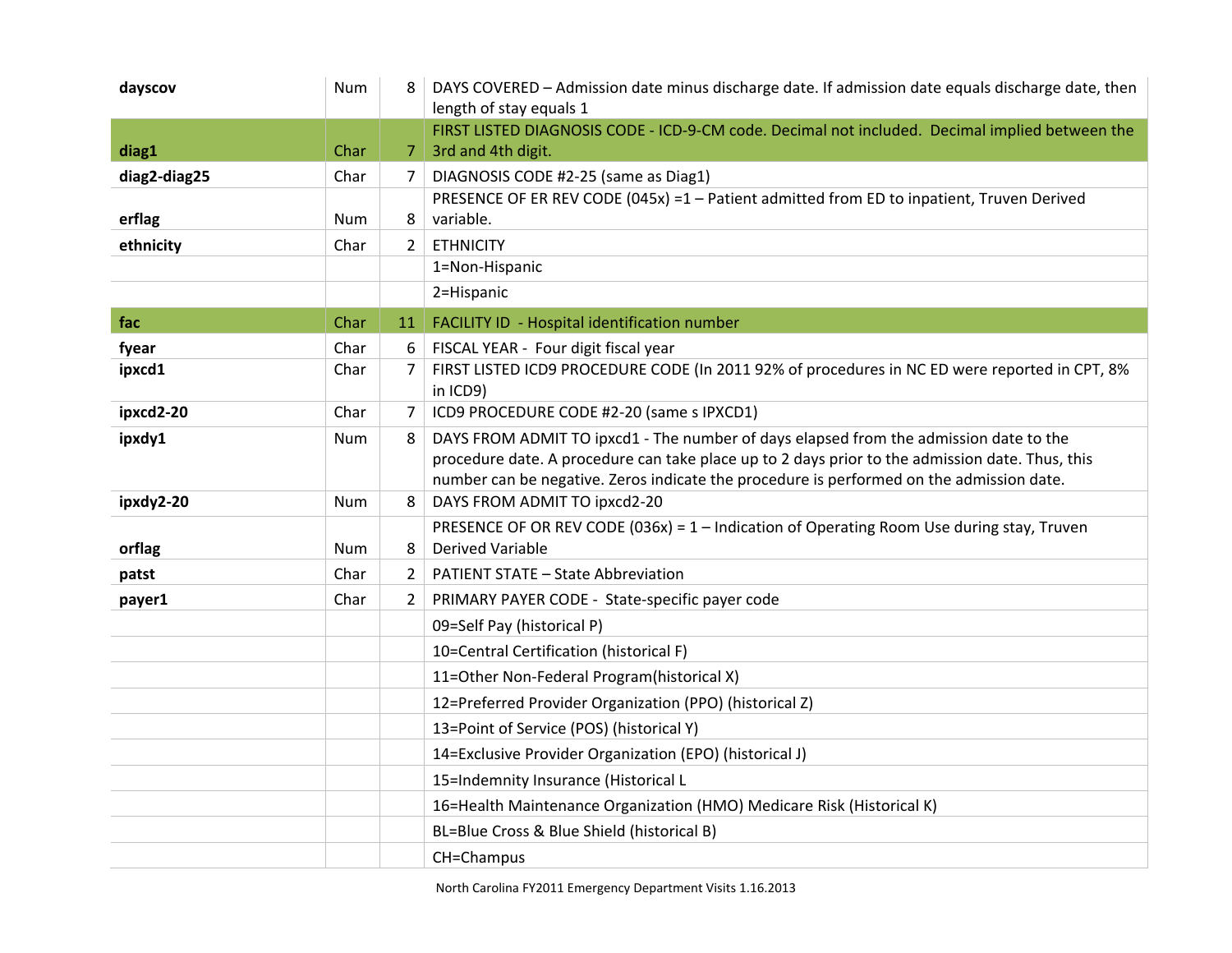|           |            |              | CI=Commercial Insurance (historical I)                                                    |
|-----------|------------|--------------|-------------------------------------------------------------------------------------------|
|           |            |              | DS=Disability (historical G)                                                              |
|           |            |              | HM=Health Maintenance Organization (HMO) (historical H)                                   |
|           |            |              | LI=Liability (historical Q)                                                               |
|           |            |              | LM=Liability Medical (historical R)                                                       |
|           |            |              | MA=Medicare Part A (historical M)                                                         |
|           |            |              | MB=Medicare Part B (historical T)                                                         |
|           |            |              | MC=Medicaid (historical D)                                                                |
|           |            |              | OF=Other federal program (historical V)                                                   |
|           |            |              | TV=Title V (historical 1)                                                                 |
|           |            |              | VA=Veteran Administration Plan (historical 2)                                             |
|           |            |              | WC=Workers Compensation Health Claim (historical W)                                       |
|           |            |              | ZZ=Mutually defined unknown (historical U)                                                |
| payer2-3  | Char       | 2            | PAYER CODE 2-3 - secondary payer codes                                                    |
| paysub1-3 | Char       | 4            | PAYER SUBCLASS 1-3 Payer sub-classification code                                          |
| ptcnty    | Char       | 3            | PATIENT COUNTY - 3 digit FIPS COUNTY CODE                                                 |
| ptzip     | Char       | 5            | <b>5 DIGIT PATIENT ZIP CODE</b>                                                           |
| race      | Char       | $\mathbf{1}$ | <b>RACE</b>                                                                               |
|           |            |              | 1=American Indian (historical 1)                                                          |
|           |            |              | 2=Asian (historical 2)                                                                    |
|           |            |              | 3=Black or African-American (historical 3)                                                |
|           |            |              | 4=Native Hawaiian or Pacific Islander (historical 2)                                      |
|           |            |              | 5=Caucasian (historical 4)                                                                |
|           |            |              | 6=Other race                                                                              |
|           |            |              | 9=Patient declined or unavailable                                                         |
| revchg1   | Num        | 8            | ROUTINE CHARGES - Routine charges, sum of revenue codes 101,110 - 179                     |
| revchg2   | Num        | 8            | ICU/CCU CHARGES - ICU / CCU charges, sum of revenue codes 200-219                         |
| revchg3   | <b>Num</b> | 8            | SURGERY CHARGES - Surgical charges, sum of revenue codes 360-379,710 - 729                |
| revchg4   | Num        | 8            | LAB CHARGES - Lab and blood charges, sum of revenue codes 300-319, 390-399, 740 - 759     |
| revchg5   | Num        | 8            | PHARMACY CHARGES - Pharmacy charge, sum of revenue codes 250 - 269,630 - 639.             |
| revchg6   | Num        | 8            | RADIOLOGY CHARGES - Radiology charge, sum of revenue codes 280 - 289,320 - 359, 400 - 409 |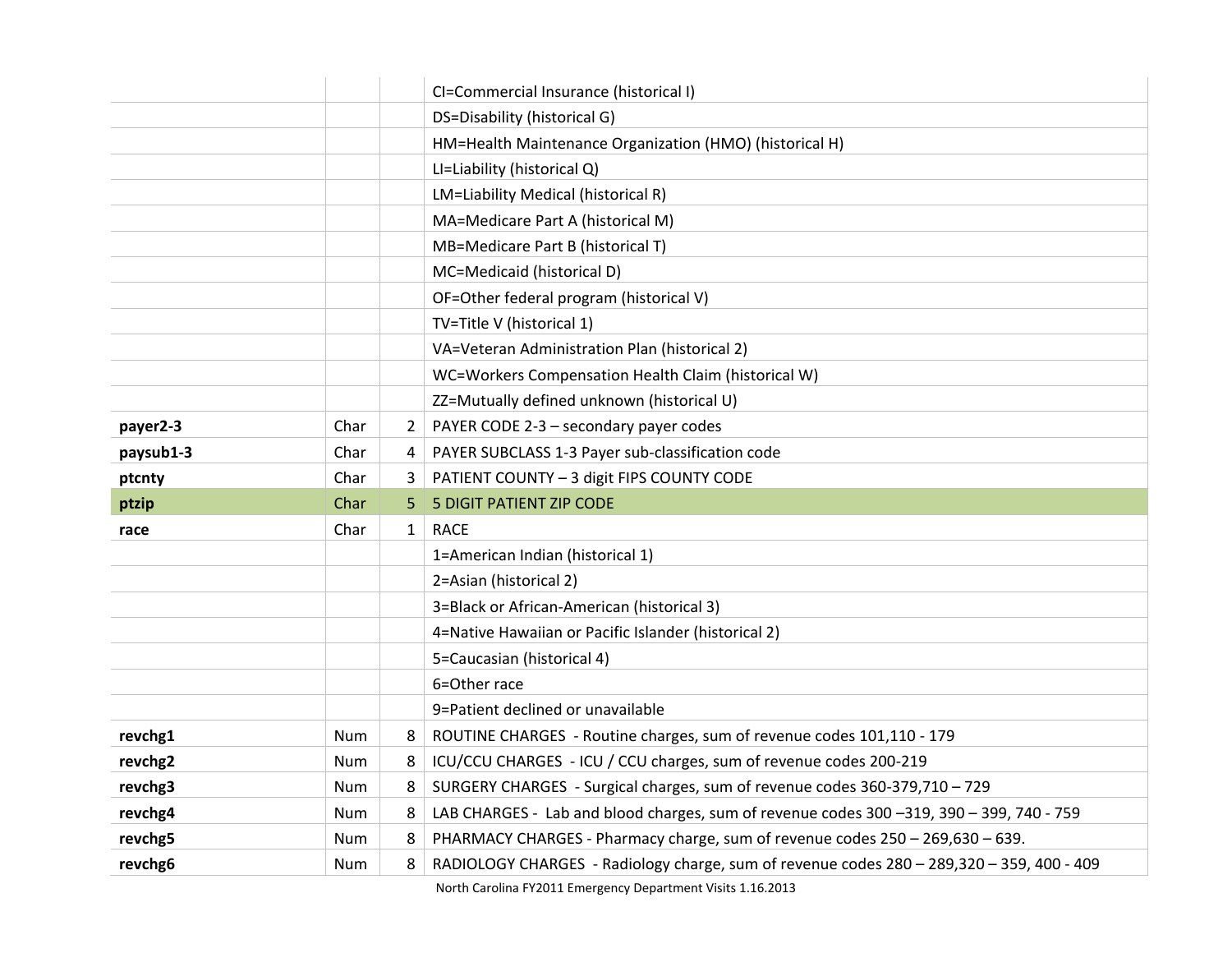| revchg7  | Num        | 8  | RESPIRATORY CHARGES - Respiratory charge, sum of revenue codes 410 - 419,460 - 469             |
|----------|------------|----|------------------------------------------------------------------------------------------------|
| revchg8  | <b>Num</b> | 8  | THERAPY CHARGES - Therapy charge, sum of revenue codes 420 - 449,470 - 479                     |
| revchg9  | Num        | 8  | SUPPLIES CHARGES - Supplies charge, sum of revenue codes 270 - 279, 620 - 629                  |
|          |            |    | OTHER CHARGES - Other charges, sum of revenue codes 70-77; 100;180-189; 220-249; 290-299; 380- |
| revchg10 | Num        | 8  | 389; 450-459; 480-619; 640-669; 700-709; 730-739; 760-769; 790-859; 880-929; 940-949; 960-999  |
| servline | Char       | 61 | <b>SERVICE LINE</b>                                                                            |
|          |            |    | 1 = CARDIAC CARE (Medical)                                                                     |
|          |            |    | 2 = CARDIAC CARE (Surgical)                                                                    |
|          |            |    | 3 = CANCER CARE (Medical)                                                                      |
|          |            |    | 4 = CANCER CARE (Surgical)                                                                     |
|          |            |    | 5 = NEUROLOGICAL (Medical)                                                                     |
|          |            |    | 6 = NEUROLOGICAL (Surgical)                                                                    |
|          |            |    | 7 = RENAL / UROLOGY (Medical)                                                                  |
|          |            |    | 8 = RENAL / UROLOGY (Surgical)                                                                 |
|          |            |    | 9 = WOMENS HEALTH                                                                              |
|          |            |    | 10 = ORTHOPEDICS (Medical)                                                                     |
|          |            |    | 11 = ORTHOPEDICS (Surgical)                                                                    |
|          |            |    | 12 = RESPIRATORY                                                                               |
|          |            |    | $13 = MEDICINE$                                                                                |
|          |            |    | 14 = GENERAL SURGERY                                                                           |
|          |            |    | 15 = OTHER SURGERY                                                                             |
|          |            |    | $16 = NEWBORN$                                                                                 |
|          |            |    | 17 = PSYCHIATRY                                                                                |
|          |            |    | 18 = OPHTHALMOLOGY                                                                             |
|          |            |    | 19 = TRAUMA (Medical)                                                                          |
|          |            |    | 20 = TRAUMA (Surgical)                                                                         |
|          |            |    | $21 = DENTAL$                                                                                  |
|          |            |    | 22 = SUBSTANCE ABUSE                                                                           |
|          |            |    | 23 = MISCELLANEOUS                                                                             |
|          |            |    | 24 = OBSTETRICS                                                                                |
| sex      | Char       |    | $1$ SEX F = FEMALE, M= MALE U=UNKNOWN                                                          |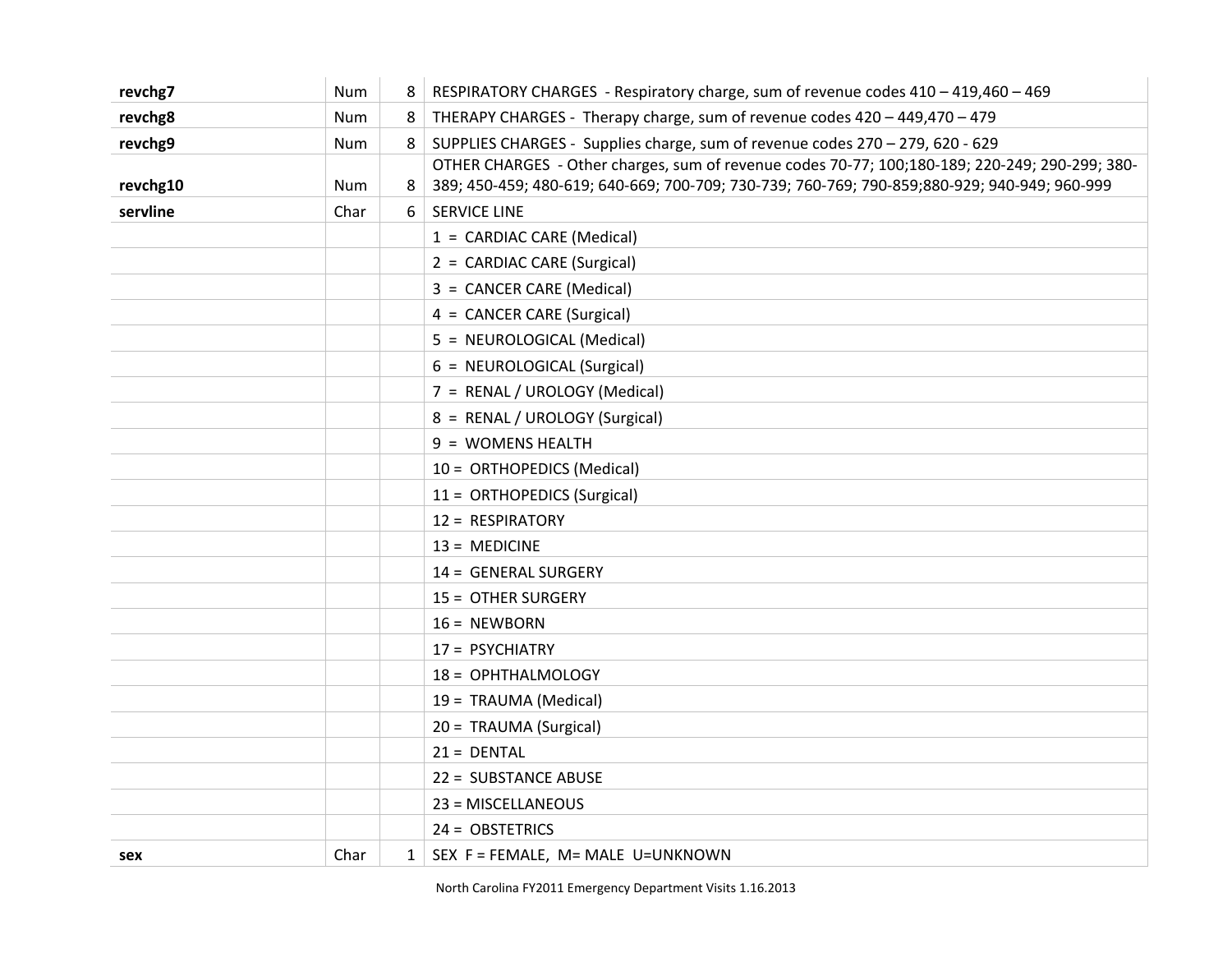| source | Char | $\mathbf{1}$ | POINT OF ORIGIN                                                                                                                               |
|--------|------|--------------|-----------------------------------------------------------------------------------------------------------------------------------------------|
|        |      |              | 1=Non-health care facility point of origin                                                                                                    |
|        |      |              | 2=Clinic or physician's office                                                                                                                |
|        |      |              | 4=Transfer from a hospital (different facility)                                                                                               |
|        |      |              | 5=Transfer from a skilled nursing facility (SNF), intermediate care facility (ICF), or assisted living                                        |
|        |      |              | facility (ALF)                                                                                                                                |
|        |      |              | 5=Born inside this hospital                                                                                                                   |
|        |      |              | 6=Transfer from another health care facility                                                                                                  |
|        |      |              | 6=Born outside this hospital                                                                                                                  |
|        |      |              | 8=Court/law enforcement                                                                                                                       |
|        |      |              | 9=Information not available                                                                                                                   |
|        |      |              | D=Transfer from one distinct unit of the hospital to another distinct unit of the same hospital<br>resulting in a separate claim to the payer |
|        |      |              | E=Transfer from ambulatory surgery center                                                                                                     |
|        |      |              | F=Transfer from a hospice facility                                                                                                            |
| status | Char | 6            | PATIENT DISPOSITION                                                                                                                           |
|        |      |              | 1=Discharged to home or self-care (routine discharge)                                                                                         |
|        |      |              | 2=Discharged/transferred to a short term general hospital for inpatient care                                                                  |
|        |      |              | 3=Discharged/Transferred to skilled nursing facility (SNF) with Medicare certification                                                        |
|        |      |              | 4=Discharged/transferred to a facility that provides custodial or supportive care                                                             |
|        |      |              | 5=Discharged/transferred to a designated cancer center or children's hospital                                                                 |
|        |      |              | 6=Discharged/Transferred to home under care of organized home health service organization in<br>anticipation of                               |
|        |      |              | 7=Left against medical advice or discontinued treatment                                                                                       |
|        |      |              | 9=Admitted as an inpatient to this hospital                                                                                                   |
|        |      |              | 20=Expired                                                                                                                                    |
|        |      |              | 21=Discharged/Transferred to Court/Law enforcement                                                                                            |
|        |      |              | 30=Still a patient                                                                                                                            |
|        |      |              | 40=Expired at home                                                                                                                            |
|        |      |              | 41=Expired in a medical facility (eg hospital, SNF, ICF or free standing hospice)                                                             |
|        |      |              | 43=Discharged/transferred to a federal health care facility                                                                                   |
|        |      |              | 50=Hospice - home                                                                                                                             |